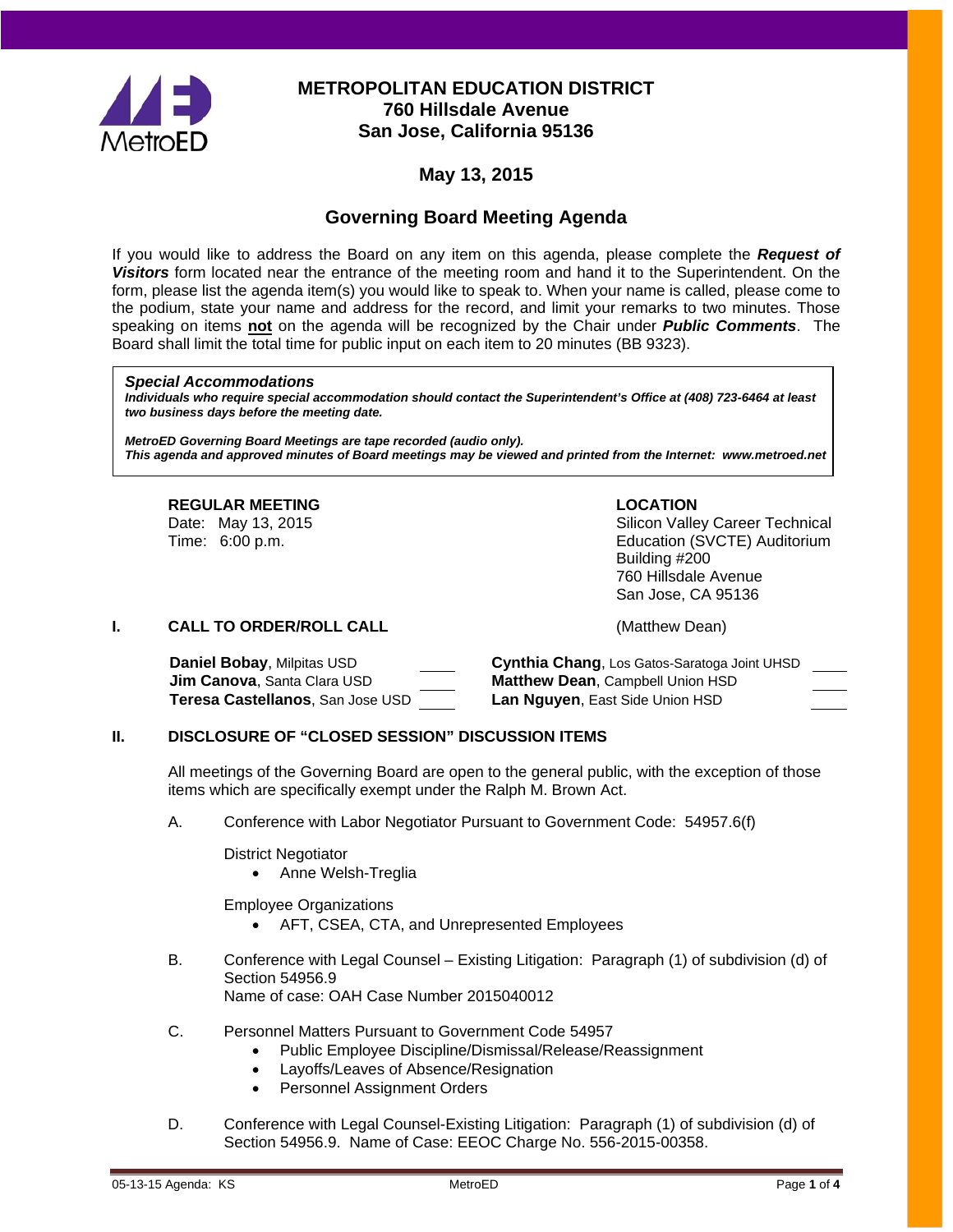- E. Conference with Legal Counsel-Existing Litigation: Paragraph (1) of subdivision (d) of Section 54956.9. Name of Case: EEOC Charge No. 556-2015-00354.
- F. Conference with Legal Counsel-Existing Litigation: Paragraph (1) of subdivision (d) of Section 54956.9. Name of Case: PERB Charge No. SF-CE-3119-E.
- G. Conference with Legal Counsel-Anticipated Litigation: Significant exposure to litigation pursuant to paragraph (2) subdivision (d) of Section 54956.9: 1 Potential Case
- H. Superintendent's Evaluation: Pursuant Government Code: 54957

#### **III. PUBLIC COMMENTS REGARDING CLOSED SESSION ITEMS**

*Members of the public may address the Board on any subject not on tonight's agenda; however, provisions of the Brown Act (Government Code 54954.2(a) and .3) preclude any action. As an unagendized item, no response is required from the Board or District Staff and no action can be taken; however, the Board may instruct the Superintendent to agendize the item for a future meeting. When your name is called, please come to the podium, state your name and address for the record, and limit your remarks to two minutes for individuals or five minutes for a group.*

#### **IV. ADJOURN TO CLOSED SESSION Time: 6:02 p.m.**

**Location: SVCTE, Room #819**

| V.    | <b>REGULAR MEETING</b><br><b>Reconvene from Closed Session</b> | Time: 7:00 p.m.<br><b>Location: SVCTE Auditorium</b><br>Building #200 |
|-------|----------------------------------------------------------------|-----------------------------------------------------------------------|
| VI.   | <b>REPORT OF CLOSED SESSION ACTIONS</b>                        | (Matthew Dean)                                                        |
| VII.  | <b>PLEDGE OF ALLEGIANCE</b>                                    | (Student)                                                             |
| VIII. | <b>ADOPT AGENDA</b>                                            | (Matthew Dean)                                                        |
| IX.   | <b>RECOGNITIONS</b>                                            | (Matthew Dean)                                                        |

- A. Acknowledgement of Visitors
- B. Acknowledgement of Honors and Awards
	- Recognition of Years of Service
		- Recognition of Retirements

### **X. PUBLIC COMMENTS**

*Members of the public may address the Board on any subject not on tonight's agenda; however, provisions of the Brown Act (Government Code 54954.2(a) and .3) preclude any action. As an unagendized item, no response is required from the Board or District Staff and no action can be taken; however, the Board may instruct the Superintendent to agendize the item for a future meeting. When your name is called, please come to the podium, state your name and address for the record, and limit your remarks to two minutes for individuals or five minutes for a group.*

#### **XI. STUDENT REPORTS** (5-Minute Limitation) (Matthew Dean)

- A. Silicon Valley Adult Education (SVAE) Student
- B. Silicon Valley Career Technical Education (SVCTE) Student
- **XII. SILICON VALLEY CTE FEATURED PROGRAM** (15-Minute Limitation) (Phil Gonzalez)
	- A. Fire Science / First Responder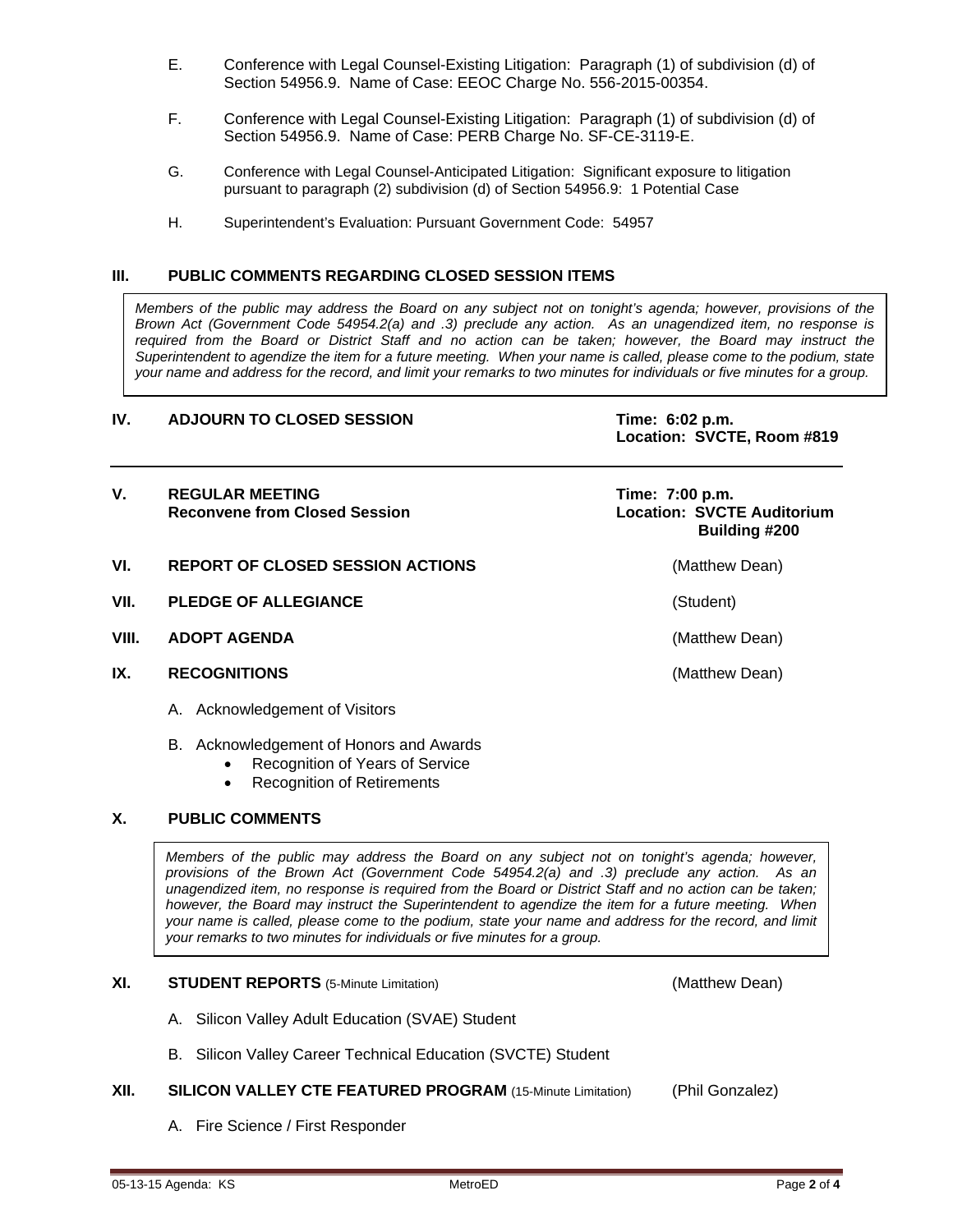#### **XIII. SPECIAL ORDER OF BUSINESS** (Alyssa Lynch)

The Superintendent will update the Board on special projects or may request that individuals be allowed to present an item out of order on the agenda to accommodate their schedules.

#### **XIV. CONSENT / ACTION CALENDAR (ACTION)**

**All matters listed under the Consent/Action Calendar and marked with an \*asterisk are considered by the Governing Board to be routine and will be enacted in one motion.** There will be no discussion of these items prior to the time the Board considers the motion, unless members of the Board or the Superintendent request specific items to be discussed and/or removed from the Consent Calendar.

\*1. [Approve](http://fbsd.metroed.net/ksmith/Board_Agenda/05-13-15BoardAgenda/Item-01_04-15-15BoardMinutes.pdf) Minutes from the Regular Board Meeting of April 15, 2015

#### **BUSINESS AND FINANCIAL FUNCTIONS**

- \*2. [Approve](http://fbsd.metroed.net/ksmith/Board_Agenda/05-13-15BoardAgenda/Item-02.pdf) April Warrants Approval List (Marie dela Cruz)
- \*3. [Approve](http://fbsd.metroed.net/ksmith/Board_Agenda/05-13-15BoardAgenda/Item-03.pdf) Donations Offered to District (Marie dela Cruz)
- \*4. [Approve](http://fbsd.metroed.net/ksmith/Board_Agenda/05-13-15BoardAgenda/Item-04.pdf) Second Interim Report Positive Certification Letter (Marie dela Cruz)

#### **PERSONNEL FUNCTIONS**

- \*5. [Approve](http://fbsd.metroed.net/ksmith/Board_Agenda/05-13-15BoardAgenda/Item-05.pdf) Organization of Staff for 2014-2015 (Anne Welsh-Treglia)
- \*6. [Approve](http://fbsd.metroed.net/ksmith/Board_Agenda/05-13-15BoardAgenda/Item-06.pdf) Personnel Assignment Orders #2015-12 (Anne Welsh-Treglia)

#### **INSTRUCTIONAL AND STUDENT FUNCTIONS**

- \*7. [Approval](http://fbsd.metroed.net/ksmith/Board_Agenda/05-13-15BoardAgenda/Item-07.pdf) to Offer a New Course at Silicon Valley Career Technical Education: Pharmacy Technology (Marianne Cartan)
- \*8. [Approve](http://fbsd.metroed.net/ksmith/Board_Agenda/05-13-15BoardAgenda/Item-08.pdf) Medical Apprenticeship Agreement SVAE (Suzi Glass)
- \*9. [Approval](http://fbsd.metroed.net/ksmith/Board_Agenda/05-13-15BoardAgenda/Item-09.pdf) of Out-of-State Travel for SkillsUSA Students (Mike Cortese / Marianne Cartan)

**Recommendation: It is recommended the Governing Board approve Consent Calendar items \*1 through \*9.**

**MOTION: \_\_\_\_\_\_\_\_ SECONDED: \_\_\_\_\_\_\_\_ DISCUSSION VOTE: \_\_\_\_\_\_\_\_\_\_**

#### **XV. INFORMATION ITEMS/DISCUSSION ITEMS**

- 10. [WASC](http://fbsd.metroed.net/ksmith/Board_Agenda/05-13-15BoardAgenda/Item-10.pdf) Visiting Committee Report (Marianne Cartan)
	- Teacher Leaders: Gina Fleming, Alice Rodriguez, and Michelle Sugden
	- WASC Coordinator: Sharon Brown
- 11. [Legislative](http://fbsd.metroed.net/ksmith/Board_Agenda/05-13-15BoardAgenda/Item-11.pdf) Update (Alyssa Lynch)

#### **XVI. ACTION ITEMS AND REPORTS**

#### **BOARD AND ADMINISTRATIVE FUNCTIONS**

None.